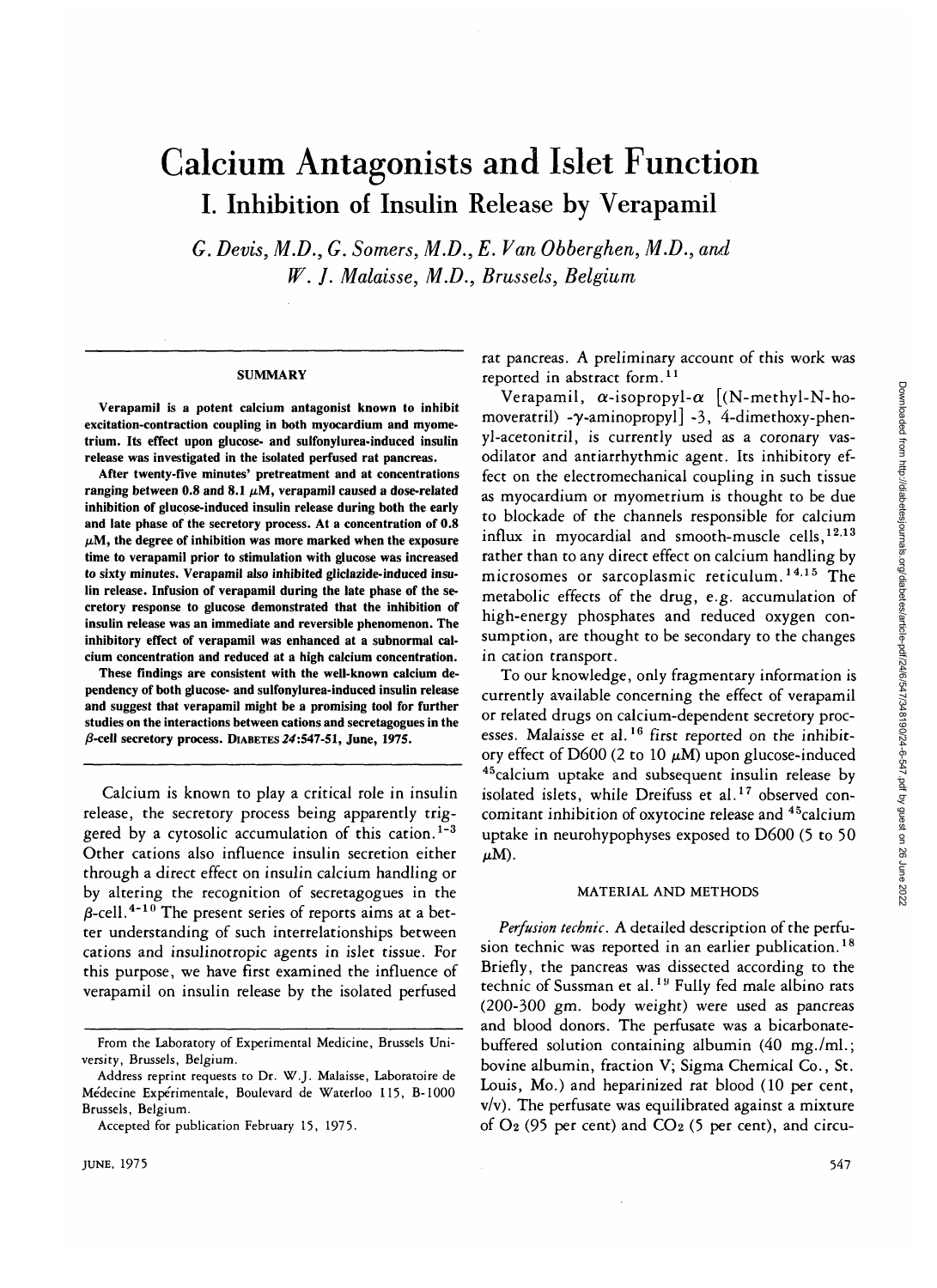lated through the perfusion unit for 10-20 minutes at 37°C. before the isolated pancreas was introduced (time zero). Afterwards, and for the rest of the experiment, no recirculation occurred, the venous effluent being either discarded or collected over individual periods of one minute each. The flow rate through the pancreas was maintained constant in all experiments at 2.0 ml./min. Glucose, gliclazide (S852; Laboratoires Servier, Paris, France) and verapamil (Isoptine; Knoll A.G., Ludwigshafen, Germany) were either immediately added to the perfusate or dissolved in a bicarbonate-buffered solution, which was administered into the arterial cannula at a flow rate of 0.05 ml./min. by means of a Braun pump (Braun, Melsungen, Germany). The control experiments and those performed with verapamil were carried out on different rats, but usually on the same day, six to eight individual experiments being performed each day. The arterial pressure, the arterial and venous O2, and the pH of the perfusate were all maintained at  $\sigma_z$  and the prior the periusate were an maintained at  $\sigma_z$  physiological values,  $18$  no obvious influence of verapamil upon these parameters being noticed.

*Chemical determinations*. The samples of venous blood were processed as described in detail elsewhere.18 Glucose was measured by a photoelectric method,<sup>20</sup> adapted to the Technicon AutoAnalyzer. The insulin concentration of the venous effluent was determined by a modification of the method of Wright et al.<sup>21</sup>

*Presentation of results.* In figures 1, 4, and 5, the mean value ( $\pm$  S.E.M.) for the rate of insulin secretion at each time interval and under any given experimen-



FIG. 1. **Effect of verapamil on glucose-induced insulin release.** Mean values  $(\pm 5.$  **E.M.**) are expressed as  $\mu$ U./min. per **pancreas and are shown together with the number of indi-vidual experiments in each group (m). Control experiments (m) are represented by the shaded area.**

tal condition, is expressed in absolute terms ( $\mu$ U./min. per pancreas). In figures 3 and 6 the results are given in per cent of the mean total amount of insulin released over the entire period of stimulation in the appropriate control experiments. In order to quantify the effect of various concentrations of verapamil on the early and late phases of insulin secretion, respectively, the total mean amount of insulin released in the control experiments over the first five minutes of stimulation (phase I) and the ensuing nine minutes (phase II) were each considered as the 100 per cent reference value (figure 2). The statistical analysis is always based on a group comparison between control and experimental data, using Student's *t* test.



**FIG. 2. Dose-dependent inhibitory effect of verapamil on both phases of insulin release. Mean values ( ± S.E.M.) for the integrated release during phase I (25th to 30th minute), phase II (30th to 39th minute), and total release (phase I + phase II) in the presence of verapamil are expressed in per cent of the corresponding control mean value found in the absence of the drug.**

#### RESULTS

### *Dose-dependent Effect of Verapamil on Glucose-induced Insulin Release*

As shown in figures 1 and 2, after twenty-five minutes of pretreatment with verapamil at the lowest concentration used (0.8  $\mu$ M), glucose-induced insulin release during both phases I and II was slightly but not significantly reduced. The initial phase, estimated over a period of five minutes after the addition of glucose, corresponded to an integrated insulin release of 70  $\pm$  2 per cent ( $N = 3$ ) in the presence of ver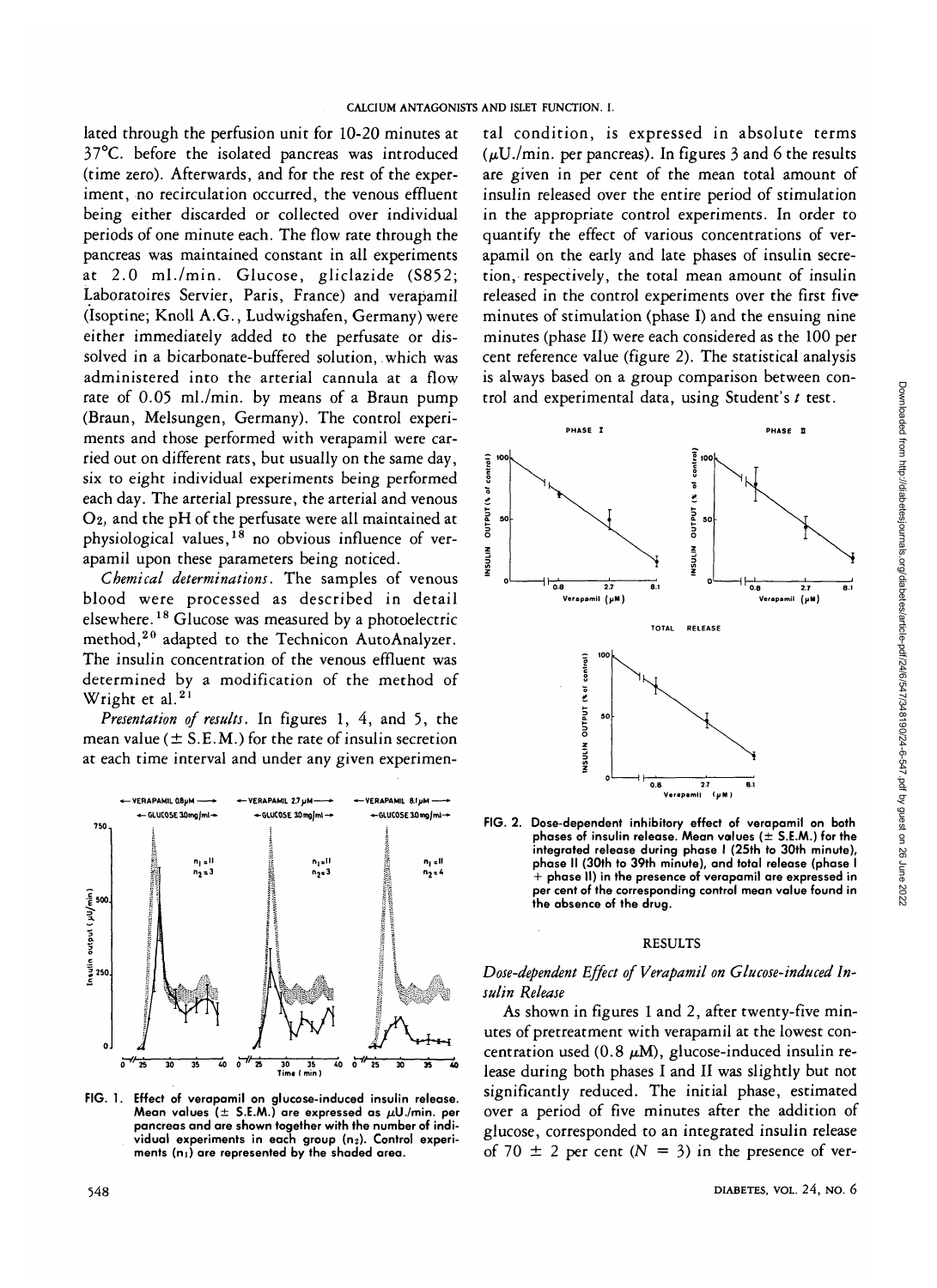apamil, as distinct from 100  $\pm$  10 per cent ( $n = 11$ ) in its absence. During the late phase (30th to 39th minute) insulin secretion in the presence of verapamil averaged 79  $\pm$  14 per cent ( $n = 3$ ) of its appropriate control value (100  $\pm$  11 per cent,  $n = 11$ ). When the verapamil concentration was enhanced to 2.7  $\mu$ M, the insulin release fell to 50  $\pm$  8 per cent ( $n = 3$ ,  $p$  < 0.05) of its control value during the early phase, and to  $44 \pm 9$  per cent ( $n = 3$ ,  $p < 0.05$ ) during the late phase. The highest verapamil concentration used (8.1  $\mu$ M) caused a nearly complete inhibition of insulin secretion during both phases of insulin release (phase I:  $16 \pm 4$  per cent,  $n = 4$ ,  $p < 0.001$ ; and phase II: 19  $\pm$  4 per cent,  $n = 4$ ,  $p < 0.005$ ).

# *Time-dependent Effect of Verapamil on Glucose-induced Insulin Release*

When the pretreatment period with the low concentration of verapamil (0.8  $\mu$ M) was prolonged from twenty-five to sixty minutes, the degree of inhibition was more marked (figure 3). The insulin output averaged respectively  $46 \pm 10$  per cent  $(n = 3)$  of its control value (100  $\pm$  5 per cent,  $n = 4$ ) during the first phase of insulin secretion ( $p < 0.001$ ) and 47  $\pm$ 16 per cent  $(n = 3)$  of the control value (100  $\pm$  12 per cent,  $n = 4$ ,  $p < 0.05$ ) during the late phase.

# *Effect of Verapamil on Sulfonylurea-induced Insulin Release*

As shown in figure 4, at a concentration of 8.1  $\mu$ M, verapamil caused an almost complete inhibition of



**FIG. 3. Time-dependent effect of verapamil on glucose-induced insulin release. The integrated release of insulin over fifteen-minute exposure to glucose (3.0 mg./ml.) in the presence of verapamil (shaded columns) is expressed in per cent of the corresponding mean control output found in the absence of the drug (open columns). Mean values (± S.E.AA.) are shown after twenty-five or sixty minutes' pretreatment with verapamil.**



**FIG. 4. Effect of verapamil on sulfonylurea-induced insulin release after different pretreatment periods (twenty-five and sixty minutes). Same presentation as in figure 1.**

gliclazide-induced insulin secretion, whether after twenty-five or sixty minutes' pretreatment with the drug. Incidentally, and as already reported elsewhere,<sup>22</sup> the secretory response to gliclazide in the absence of verapamil (control experiments) was more marked at the 60th than at the 25th minute of the perfusion.

# *Effect of Verapamil During the Late Phase of Glucoseinduced Insulin Release*

When verapamil (2.7  $\mu$ M) was administered during the late phase of glucose-induced insulin release, an immediate decrease in insulin output was observed (figure 5). The inhibitory action of verapamil also appeared rapidly reversible.

## *Effect of Verapamil on Glucose-induced Insulin Release at Various Calcium Concentrations*

The effect of verapamil on glucose-induced insulin release was examined at three calcium concentrations. As shown in figure 6, the influence of the different calcium concentrations on glucose-induced insulin secretion in the absence of verapamil (control experiments) followed a pattern similar to that disclosed in previous studies.<sup>623</sup>

Relative to the mean control value found at the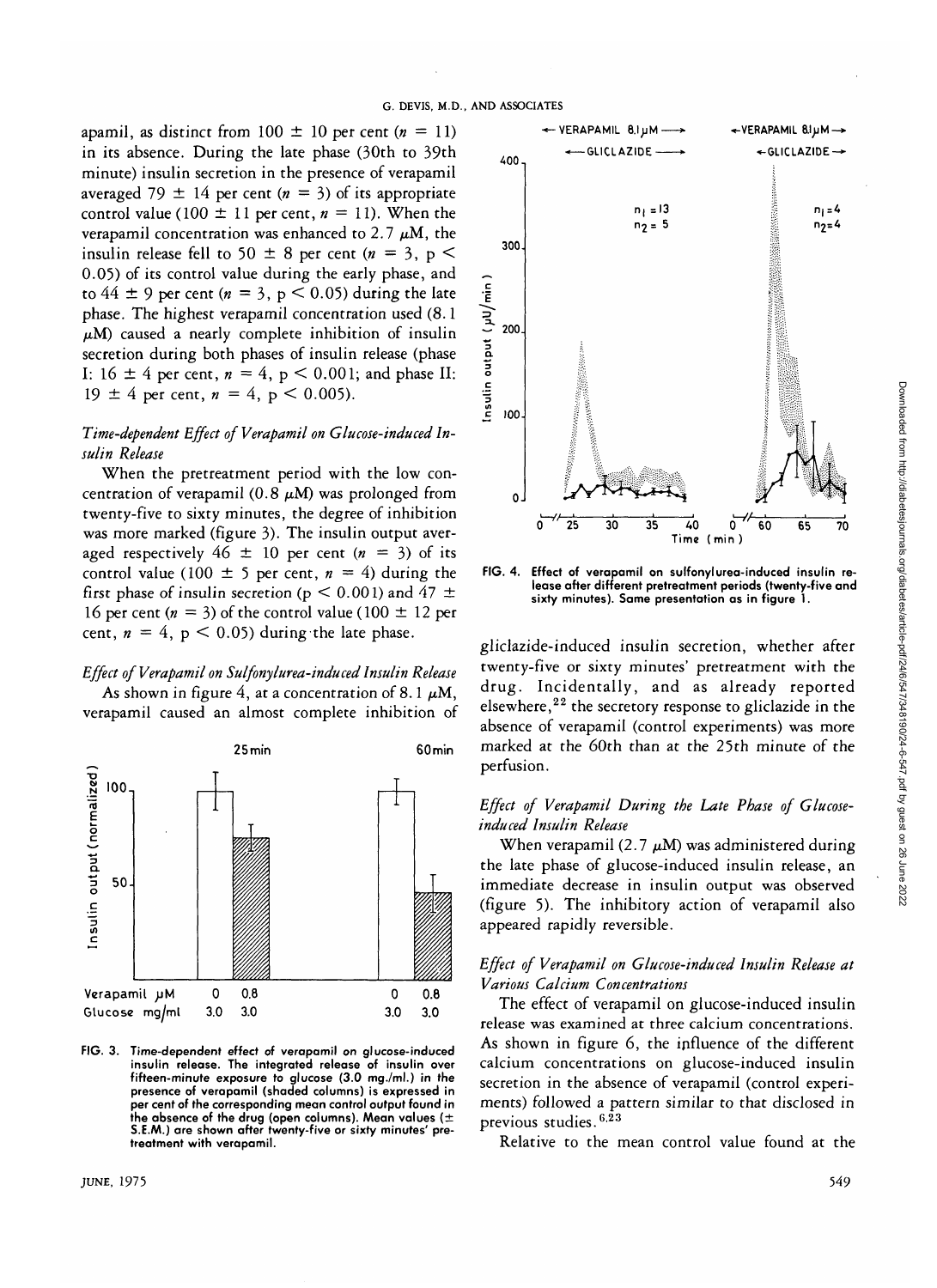

**FIG. 5. Rapidity and reversibility of the verapamil-induced changes in insulin release. Control experiments are shown by the dotted line. Solid line shows the effect of verapamil (2.7 /U.M) administered from the 40th to the 50th minute. In both series of experiments, glucose (2.5 mg./ml.) was present from time zero until the end of the experiment. Mean values ( ± S.E.M.) are expressed as /x(J./min. per pancreas and shown with the number of individual experiments in each group (»).**

same calcium concentration, insulin secretion was more sensitive to inhibition by verapamil at a low (0.6 mEq./L.) than at the usual (2.0 mEq./L.) calcium concentration. Thus, after twenty-five minutes of pretreatment with the low concentration of verapamil  $(0.8 \mu M)$ , the integrated release of insulin evoked by glucose between the 25th and 39th minute amounted to 23  $\pm$  8 per cent ( $n = 5$ ) at a calcium concentration



**FIG. 6. Effect of verapamil on glucose-induced insulin release at various calcium concentrations. Total insulin secretion ( ± S.E.M.) over fifteen minutes (25th to 39th minute) stimulation by glucose (3.0 mg./ml.) is expressed in per cent of the mean control value found at a calcium concentration of 2 mEq./L. in the absence of verapamil.**

of 0.6 mEq./L., as against 75  $\pm$  7 per cent (n = 3) at a calcium concentration of 2.0 mEq./L. ( $p < 0.005$ ). In other terms, insulin secretion evoked by glucose was depressed as much at the low calcium level (0.6 mEq./L.) and the lowest concentration of verapamil  $(0.8 \mu M)$  than at the usual calcium level  $(2.0 \mu M)$ mEq./L.) and the highest concentration of verapamil (8.1  $\mu$ M), residual insulin release relative to the appropriate control value found in the absence of verapamil averaging 23  $\pm$  8 and 18  $\pm$  3 per cent, respectively, under these two experimental conditions. These data indicate that the inhibitory effect of verapamil is enhanced at a subnormal calcium concentration.

Inversely, when the calcium concentration was raised to 4.0 mEq./L., the inhibitory effect of verapamil was minimized. Thus, at an intermediate concentration of verapamil (2.7  $\mu$ M), the residual output of insulin relative to its appropriate control value averaged  $47 \pm 8$  per cent ( $n = 3$ ) and  $91 \pm 6$  per cent ( $n$  $= 5$ ), respectively, at the usual (2.0 mEq./L.) and a higher (4.0 mEq./L.) calcium concentration. At the high calcium level, a higher concentration of verapamil  $(8.1 \mu M)$  was required to cause significant inhibition of insulin release (data not shown).

### DISCUSSION

The data presented in figures 1 to 3 demonstrate that verapamil provokes a time- and dose-related inhibition of glucose-induced insulin release. The degree of inhibition is the same for the first and second phases of the secretory process. The inhibitory effect of verapamil on glucose-induced insulin release is an immediate and reversible phenomenon (figure 5). The data illustrated in figure 6 are compatible with the view that verapamil inhibits insulin release through its calcium-antagonistic properties. Thus, the inhibitory action of verapamil was enhanced at a low extracellular calcium concentration while diminished in the presence of a high extracellular calcium concentration. The postulated calcium-antagonistic effect of verapamil could also account for the inhibition of sulfonylurea-induced insulin release (figure 4).

Although the present findings suggest that verapamil might interfere with the process of stimulussecretion coupling in the  $\beta$ -cell in a manner comparable to that characterizing its effect on excitationcontraction coupling in muscle, namely by interfering with calcium transport across the plasma membrane, alternative explanations, such as a primary effect of the drug upon either the intracellular stores of cal-